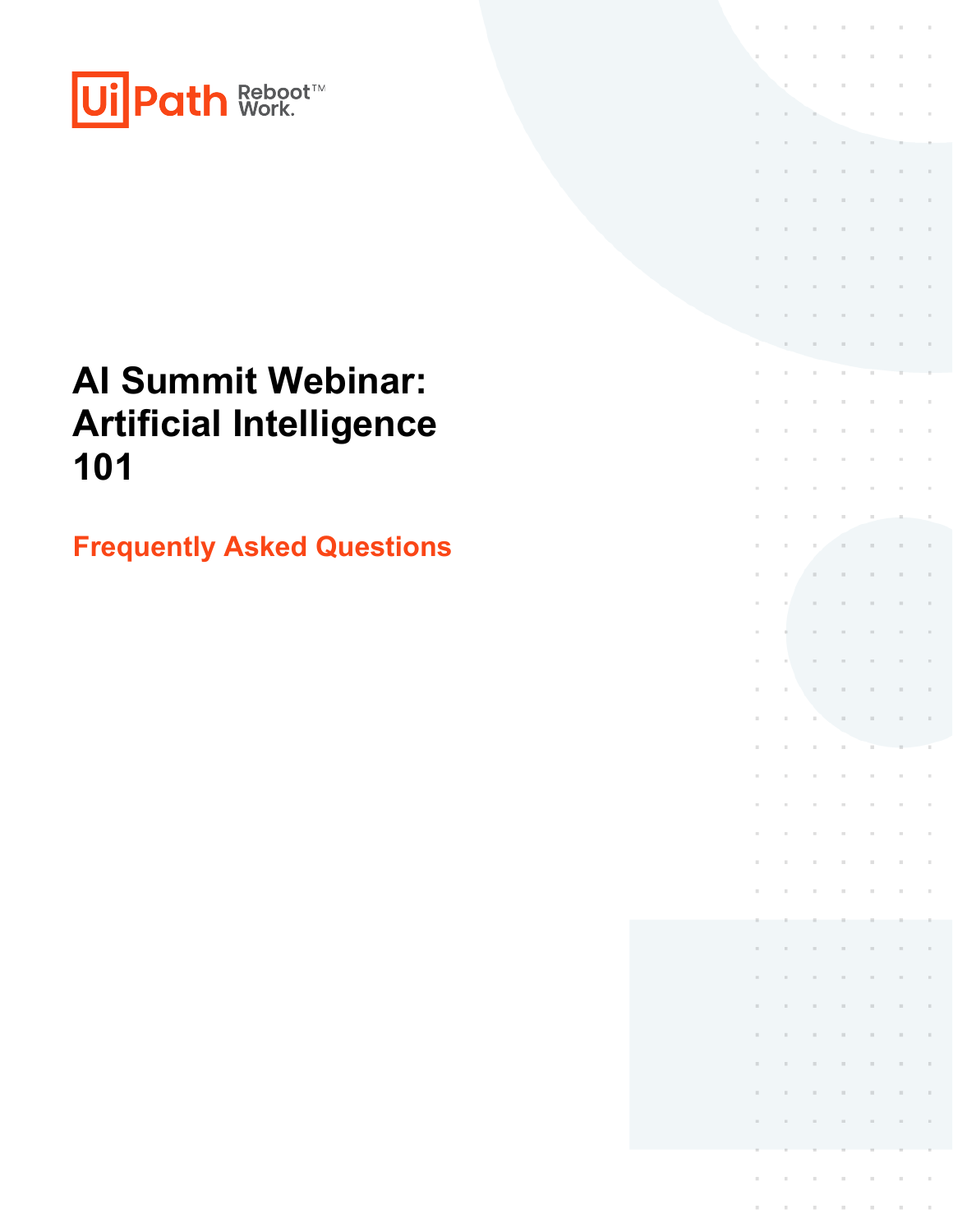

# **Q: I want to extract PDF and import extracted pdf data into SAP Business one Outgoing Payment. How can I do this? please help me?**

 $\mathcal{A}^{\mathcal{A}}$  and  $\mathcal{A}^{\mathcal{A}}$  are  $\mathcal{A}^{\mathcal{A}}$  . In the case of  $\mathcal{A}^{\mathcal{A}}$ 

contract and a state

the company's company's company's

Tana a

 $\alpha$  , and  $\alpha$  , and  $\alpha$  , and  $\alpha$ 

and the con-

and the control

A: You can do this using our Document Understanding capabilities. There are courses on https://academy.uipath.com/ to help get you started.

# **Q: How can you retrain a model through the Action Center?**

A: Data validated via Action Center can be added to a training dataset. The dataset is used to train/retrain the ML model as needed.

# **Q: When do you plan to support Cyrillic , e.g. Bulgarian language in the ML functionality for labeling and text extraction?**

A: Processing Cyrillic is a functionality related to OCR engine capabilities. Our Document Understanding product can work with several OCR engines that are able to process it. Just make sure the OCR engine you're using has this capability and you're all set.

# **Q: With the OCR it works somehow. But if we want to use ML for invoice processing, e.g. with a ""digitized"" pdf, Cyrillic is not working at all!**

A: Did you retrain the ML model using your own sample documents? Our out-of-the-box invoices model was trained on English invoices, so it is expected that it will not work on Cyrillic.

#### **Q: Hello everyone, how accurate is the RPA in reading and validating documents, where documents from several vendors have different models?**

A: Accuracy heavily depends on the documents themselves and the scan quality (if they are scanned). With proper training on a relevant dataset, we can achieve very good results.

# **Q: Do you have any courses for learning detailed AI Center capabilities and related AI products from UiPath? I know we have a workshop coming up tomorrow, but we need deep dive in that area. Are there any technical pre-requisites for AI courses?**

A: If you go to academy.uipath.com, search AI Center (or AI Fabric - the old product name), you will find a course.

### **Q: How will the models from the UiPath Partners be available to use? On AI Center - like UiPath models? Will be there a platform like the marketplace where users can share the models?**

A: As long as the models can be exported as python code, they can be deployed via AI Center. Our product and engineering teams are working on marketplace for users to share the models.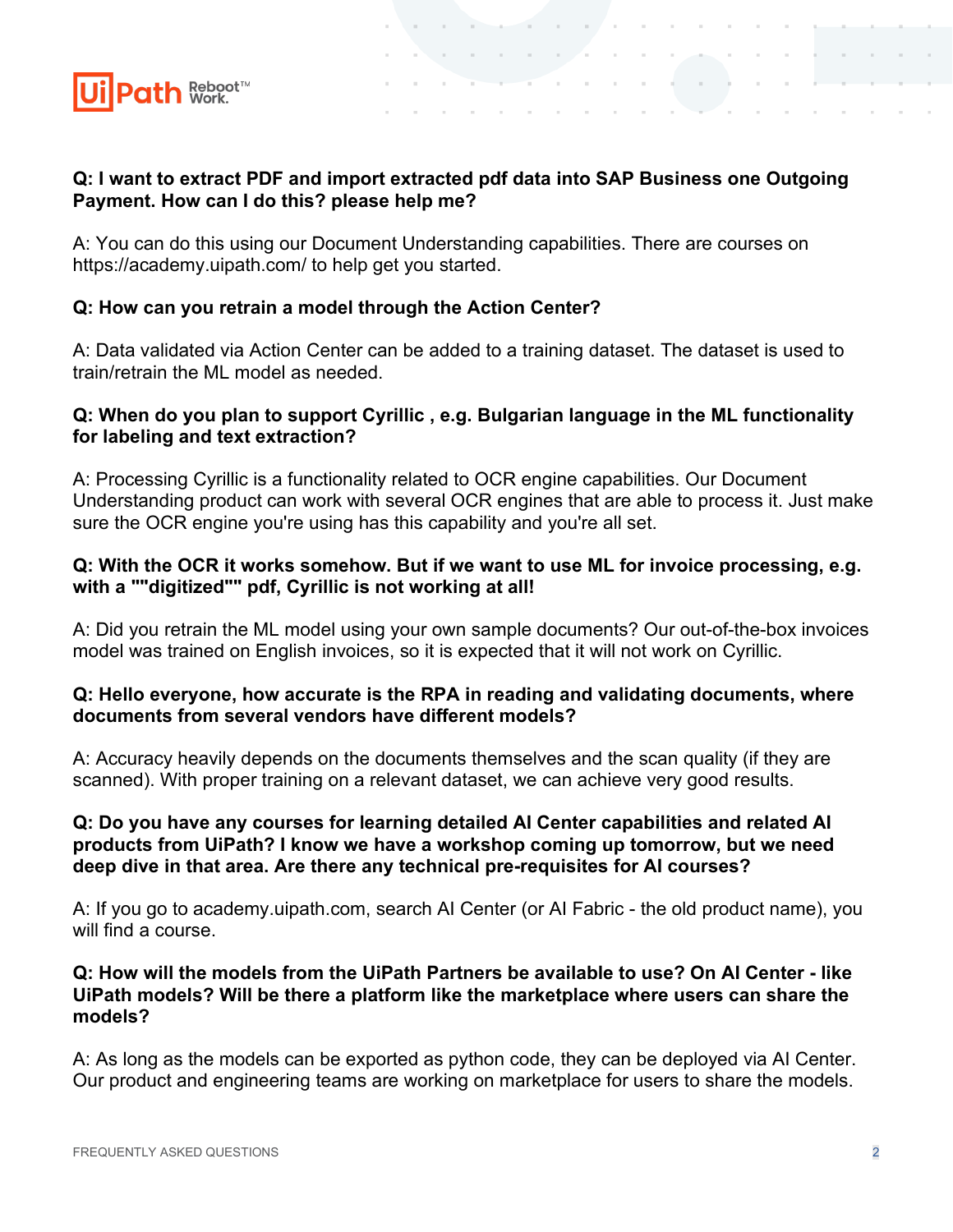

# **Q: How long (time needed) and or how many samples that needed for machine learning models to ensure us for gaining better understanding docs? 70-80%?**

 $\sim$  10  $\sim$ 

A: This is heavily dependent on your use case and your data. Recommendation is to test against the out of the box model (if applicable) and that will be a good base performance (there will be a difference between a model that is performing well on 50% of the predictions compared to 80%). Best is to always train in iterations – start with a smaller sample, see the performance, if you're not happy, retrain on a bigger sample, see the difference and you'll start to gain some experience and know what to expect depending on the use case.

## **Q: Are those evaluation metrics included in the AI Center? In other words, will that be automatically calculated for us?**

A: Yes, depending on the model you will see the different KPIs for the Out of the Box Models. If you're building your own model, you will be the one writing the code to do (show) this in AI Center.

# **Q: I don't understand the comment that this doesn't require a data scientist. This is way beyond what even an experienced automation developer could do on their own. Comments?**

A: With AI Center, you have the possibility to bring RPA developers and data scientists together, which was a huge gap before that. With out-of-the-box models UiPath offers, you don't need data science experience in the sense that you don't need to write any line of code to build a model. All of the code and meta data are already there. With a few clicks, you will be able to train and evaluate the model. With our OOTB models, you need to know the basic concept, which is what we went through today. You might also need to know how to prepare data for model training and retraining.

### **Q: For instance, regarding understanding document (Purchase Order or Invoices / Billings). How many samples or how many tests needed, so that I can say to end user, you can rely to this DU / ML.**

A: We answered this question live, please check the recording on the minute 49:20 – 51:14.

# **Q: Is there a limit to the training data that a model can be trained on?**

A: No, it only depends on the compute power. it might take 2-5-10 days to finish training though.

# **Q: Can you adjust the model parameters for OOB models provided by UiPath or 3rd party vendors?**

A: User customizable parameters are supported today. And we will have a much nicer experience for this later this year that will auto-populate user-defined parameters in the UI.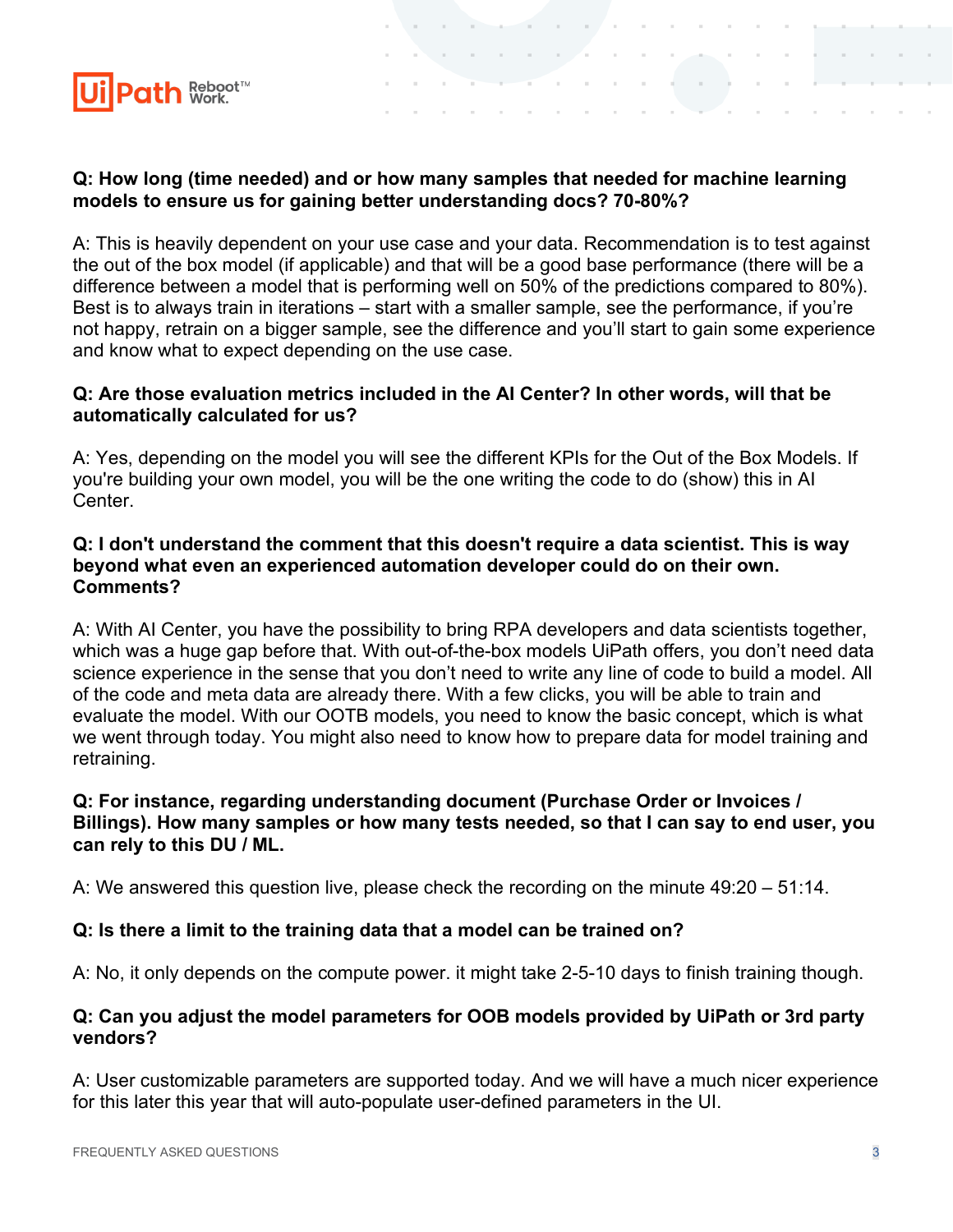

# **Q: Why do you train from base model & not incremental?**

A: It doesn't always make sense to do incremental learning, though we can absolutely support it today if a model is built to do incremental learning.

**Contract** 

# **Q: Does UiPath AI center assist in cleansing unstructured data, like twitter feeds, etc.?**

A: It depends on the model. On the pages of our out-of-the-box models, you will see what input is required. For example, if you are using the English Text Classification model, as dataset, you need to put all the text without any cleaning. And after the pipeline is finished, you will also see clean data.

# **Q: Do you have software/hardware requirements for AI Center infrastructure for an onpremise environment?**

A: For on-prem, here are the software and hardware requirements for AI Center: <https://docs.uipath.com/ai-fabric/docs/ai-fabric-singlenode-requirements>

## **Q: Quick question regarding the methods we saw at the beginning of the webinar: how do you make a relevant choice when choosing between document understanding or language analysis when you need to analyze and extract data from a document which structure can change but concerns a same topic, as a resume for example?**

A: So this is the part where the business analysis comes in, based on what is required, you would use one or another, or maybe even both but it really depends on the use case. Maybe you want to process emails and based on the contents of that email, you want to do some language analysis on some sentiment or classification analysis. In this case, you will need sentiment analysis model and the classification models. If you want to analyze invoices, you will need to use an invoice model. More on this in the recording, see from minute 58:10 to 59:35.

# **Q: When retraining on the base model, how do you account for different versions and how the 'training' may be adversely affected in the live session to limit the amount of re-work and errors?**

A: A I would recommend to take the Academy course for AI Center, which will provide better understanding of these concepts. There are 2 separate things: ML Packages – where the pretrained model is stored within different versions and the ML Skills – which is the model up and running ready to give predictions.

### **Q: When we create new version of existing model, will it get previous trainings from previous version into the new version (by default) or new version require brand new training?**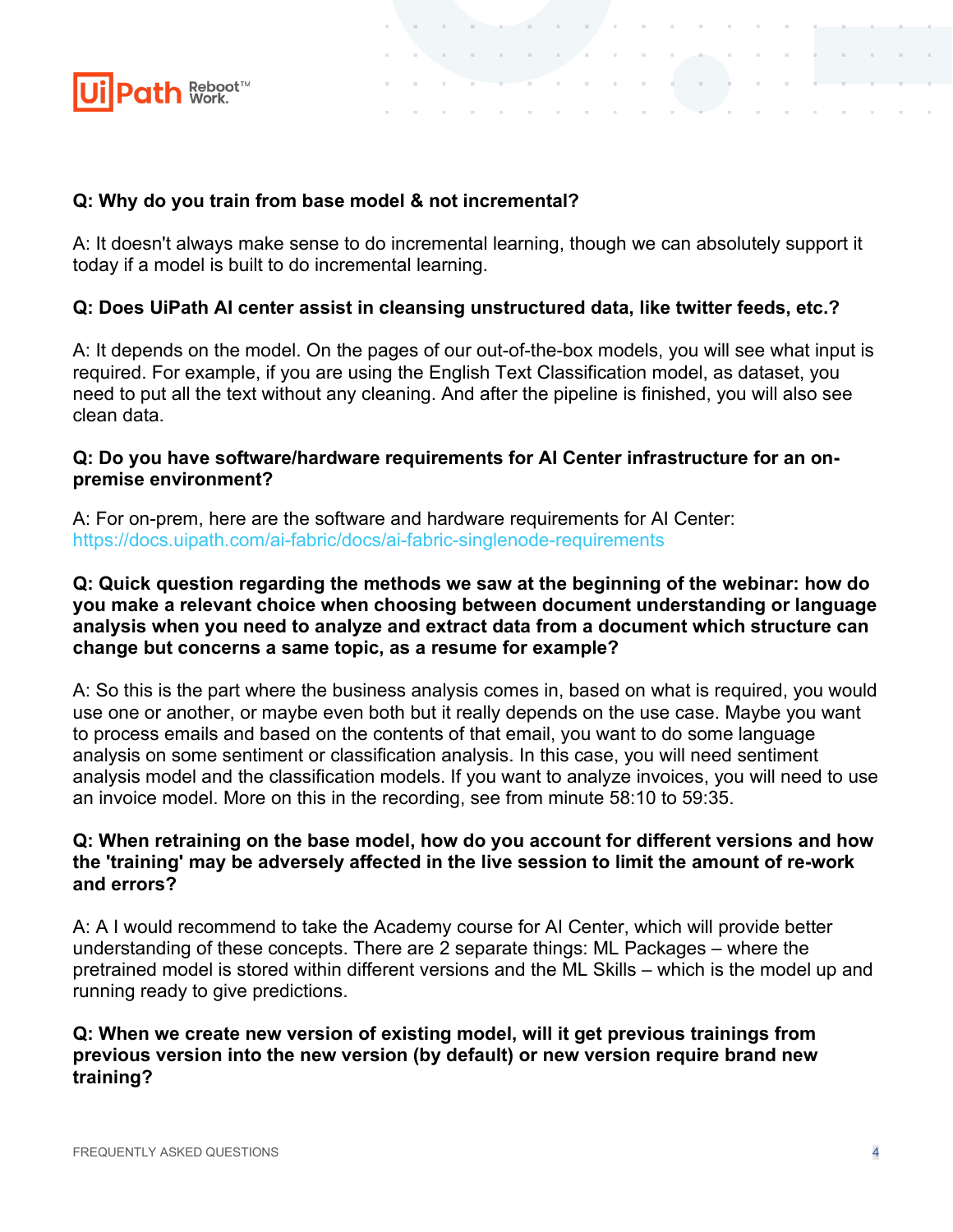

A: We answered this question live, please check the recording minutes 45:30-47:28

# **Q: How is the retraining implemented (with the validation station and without it)?**

A: Retraining works the same with or without Validation Station, the only difference is how you get the additional data for retraining: it can come from Business Users when they're correcting the data in Validation Station (or Action Center) or if the dataset is labelled separately – directly in Data Manager for Document Understanding models or in another tool or format for other models. Regarding retraining, the same principles apply as for training. Check more details here: [https://docs.uipath.com/ai-fabric/v0/docs/uipath-document-understanding#training-and-retraining](https://docs.uipath.com/ai-fabric/v0/docs/uipath-document-understanding#training-and-retraining-pipelines)[pipelines](https://docs.uipath.com/ai-fabric/v0/docs/uipath-document-understanding#training-and-retraining-pipelines)

 $\mathcal{L}_{\mathrm{max}}$ 

# **Q: I'm very interested in TPOT models. Do you have a place where we can see training models explained? So far, I haven't found how to design the CSV of the dataset (where do I set the expected output, how many attributes are accepted, etc.)**

A: Please check out our documentation pages for the TPOT models: <https://docs.uipath.com/ai-fabric/docs/tpot-automl-classification> <https://docs.uipath.com/ai-fabric/v0/docs/tpot-automl-regression>

# **Q: How do you measure confidence threshold?**

A: Each model makes its own confidence calculations.

# **Q: How optimal are the times at the time of re-training to ML models?**

A: In the beginning you might need to retrain more often and in time to become less and less often, but this is per case basis. Check how your model is performing, how much additional data you've gathered, and you will decide when retraining is needed.

#### **Q: Is there any recommendation on the minimum number of samples that we need for a given number of available data set count?**

A: Our recommendation is to always retrain with more data on the base spot. This is due to the deep learning architectures that are data-hungry: the more data you have, the better they will be able to learn and to find patterns, and to predict on top of them. See the recording for more details: 42:41 – 44:02

# **Q: Models that have been trained on a dev environment, can I use that/import into Prod environment or do I have to train the model in the Prod environment, again? Is there a way to extract/export the models for future use (and different customers)?**

A: You can do it on-prem. For cloud, this functionality will be available soon. For now, you can export the data set and retrain the model in the new environment.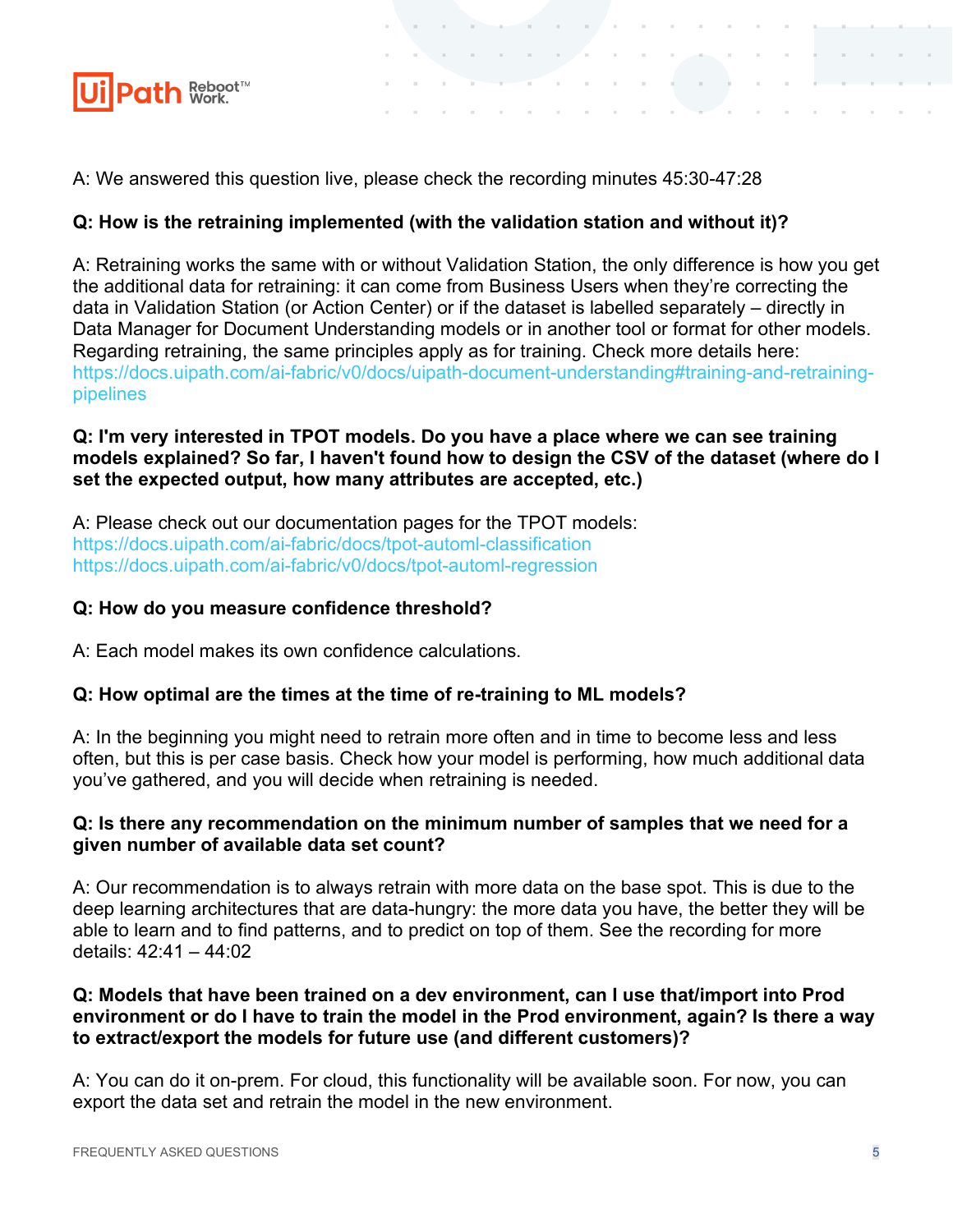

# **Q: What's the link for the immersion lab? It won't click to it?**

#### A: <https://www.uipath.com/automation-immersion-lab>

# **Q: For supplier invoice ML training, do you recommend one training model per supplier or one training model for a group (similar invoice format) of suppliers? We have about 50 suppliers who send in invoices daily.**

the control of the control of the contract and a state of

Tarihi

The Common

A: If all invoices are in the same language, we suggest using a single model for everything. Just make sure that the dataset is diverse and contains sufficient samples of all formats/suppliers.

# **Q: Can we think of a use case where the bot works as an operator to submit job statement production job through a web-based platform? And can the bot help in error recovery and reprinting?**

A: Yes, robots and humans work well together, the use case you have in mind is possible.

# **Q: If I wanted to train a bot to reply to incoming emails, would I be able to train a model to answer multiple questions in one response?**

A: It really depends on the questions and answers, this might fall into expert systems (like Alexa, Siri, etc.) which are quite complex to build from scratch. Have you considered chatbots?

#### **Q: Is it possible to create a setup where the orchestrator is on-premise and the cloud AI Center is on cloud platform.**

A: Yes. AI Center is connected to Orchestrator, sitting on the same SQL Server. But you can have mix deployments as well. You will need to use this by opening ML skills as endpoints. So you can have all deployment options you want.

# **Q: Hi, if I purchase license for "UiPath Document Understanding", does it include OOTB model as well that be applied and retrained?**

A: Yes, UiPath Document Understanding license includes all the OOTB models in the Document Understanding category. If you want to use other ML models, you will need AI Center licenses.

# **Q: Are there any UiPath H2O use cases?**

A: H2O is an AutoML platform – you dump your data, and it will automatically create models on top of this data. You can pick the one that you like best and use it within AI Center. There are many, many use cases that can be tackled with these technologies.